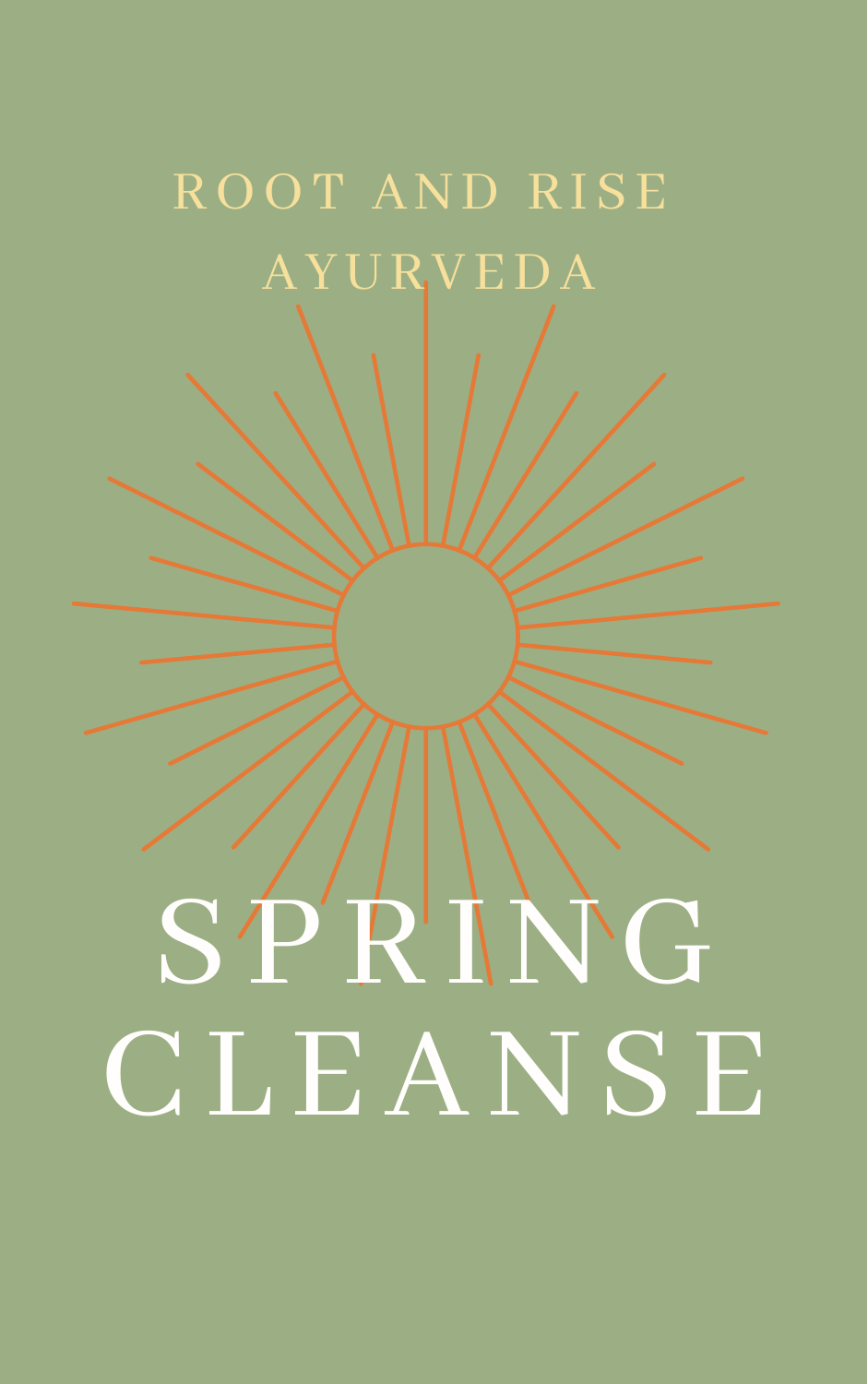# TABLE OF CONTENTS

## 3 AYUVEDIC SPRING

## 4 - 5 QUAL ITIES AND TASTES TO INVITE

## **28 CHAPTER TO** 6 SPRING FOODS 7 SUPPORTING PRACTICES

SPRING YOGA

8 DOSHA MODIFICAT

9 DIGESTIVE FIRE

1 0 - 1 1 DAI LY CLEANSE PRACTICES

# 12 LIMITED DIET/ FASTING 13 YOUR KITCHEN

14 RECIPES

1 5 RESOURCES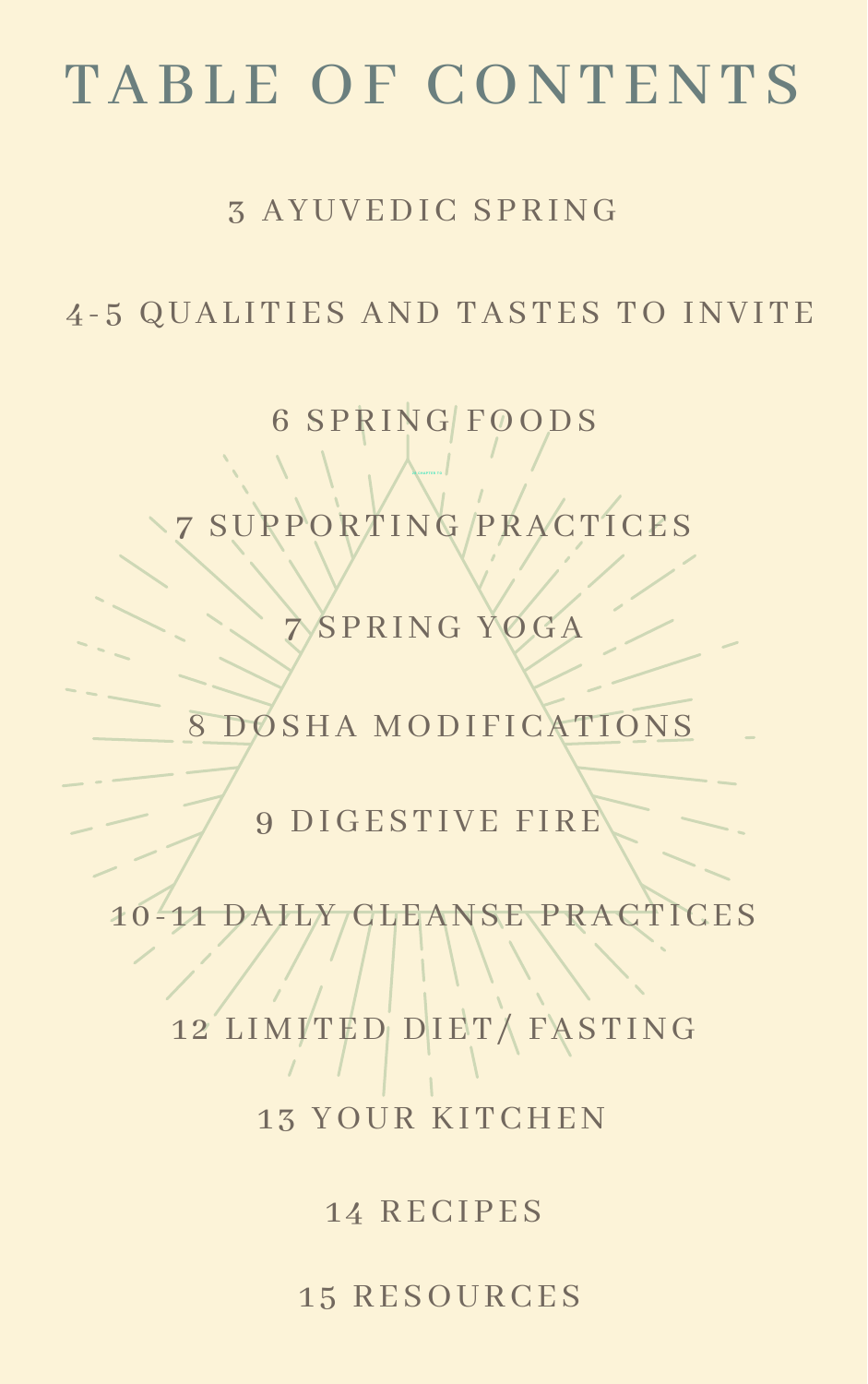Spring is kapha season and therefore made up of the elements of earth and water and categorized as being wet, cold, and heavy. Ayurvedic wisdom teaches that like attracts like' and with some awareness we can begin to see how this principle affects us. Spring is already a heavy, wet, and cold time and without awareness we will do things to increase those qualities within ourselves even more than nature already does. We will see the sun and go outside without a coat - this will exacerbate the cold within us and lead to imbalance and illness. We will feel lazy and sluggish (the heavy quality) and take this to mean that we need to take naps frequently. This, again, accumulates too much of the heavy quality within us and we will find ourselves further imbalanced and feeling totally in the dumps. Excess of the wet quality leads to problems with mucus and congestion. When imablance start to occur and we begin to feel heavy, lethargic, and congested there are natural ways to feel better. Using the principle, 'opposites heal" you can return to being the way nature intends for us to be in the spring. Cultivate lifestyle and diet choices that bring in the opposite qualities: dry, light, and warm. Below are some suggestions on how to pull that off.

#### Stay Warm and Dry

Be sure you dress warmly enough, even though it looks sunny or it feels "warm enough" to

not wear layers. Get out your raincoat, umbrella, and duck boots, but don't put away your winter sweaters, socks, and hats. Choose warm food and drinks, as well.

#### Dont Stagnate

Use this time to start programs and projects that inspire you. This can be starting to walk after meals, doing yardwork, organizing the closets and cupboards, finally starting an online course that intrigues you, or creating. Getting moving towards your goals, although you might dread it at first, will really help you feel invigorated.

#### Eat Appropriately

Now is a great time to start eating cleanly. Because food is part of nature it, too, is made up of the elements. The sweet taste is made up of the elements, earth and water just like Kapha and spring. So, it is best to reduce this taste from your diet this season (for many of us we will be able to add this taste back in the summer during Pitta season.) Also, reduce or moderate salty and sour tasting foods. Stay away from heavy, cold foods like ice cream and heavy dairy for now as well. The guide below will help you to make more natural dietary choices in the spring.

# AYURVEDIC SPRING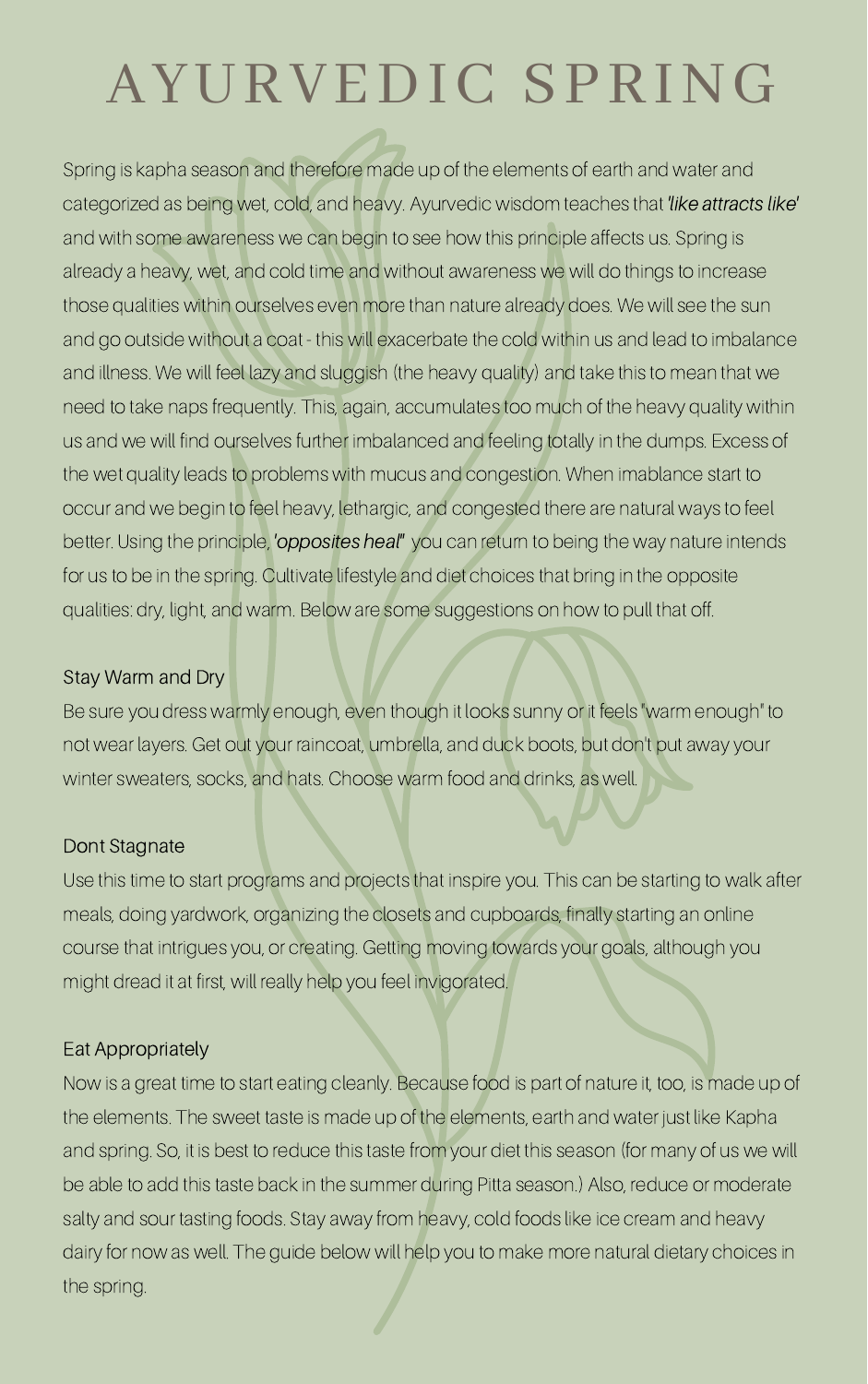# QUALITIES TO INVITE

When the seasons change we automatically adjust. We get out a different set of clothes, our activities change, we even change our clocks! It makes perfect sense then, that we should also change our diet. Spring is the optimal time to cleanse and purify our bodies and minds. As the ground opens up with all of the spring rain, so do our tissues, making spring the optimal time to purify and detoxify the mind/body system. In the spring, our appetite naturally trails off and we find ourselves knowing that we need to burn off the fat we accumulated in the winter. We may even find that we have an excessive amount of mucus and hopefully we are able to ward off a spring cold. Ayurveda, the ancient science that helps us to tune into Nature, has some very sensible suggestions for making this a reality. Following these taste/and quality guidelines, will help you to lose your extra weight and/your sense of lethargy will lighten up..

## LIGHT

## WARM

Let's face it, spring around here is still pretty cold so, be sure to continue to drink warm drinks like herbal teas and lean towards well-spiced and cooked vegetables. Beware of cold milk and ice water as these will have the tendency to slow down or dampen our digestion.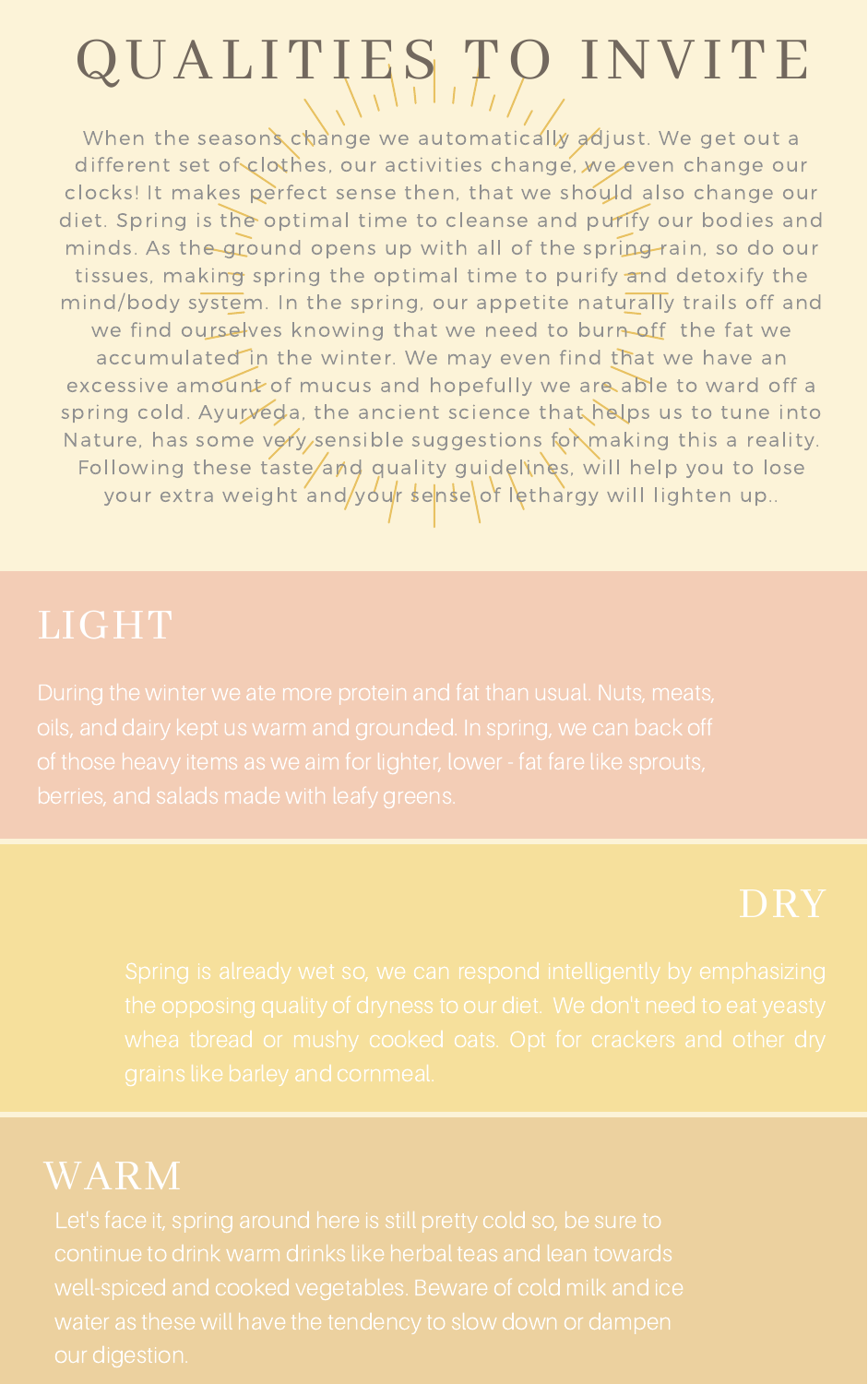# TASTES TO INVITE

Ayurveda recognizes six tastes (sweet, sour, salty, bitter, anstringent, and pungent) by which all foods can be categorized. Each taste can increase or descrease a dosha. It is ideal to have all six tastes in every meal so that there is complete nourishment and satisfaction. This practice is helpful in managing your cravings

## ASTRINGENT... TO DRY

Astringent foods and drinks make for a dry and chalky taste in the mouth. Think

black beans, apples, popcorn, and baked potatoes.

## PUNGENT... TO HEAT

## BITTER... TO DETOXIFY

Turmeric, kale, dandelion, and dark chocolate will do the trick!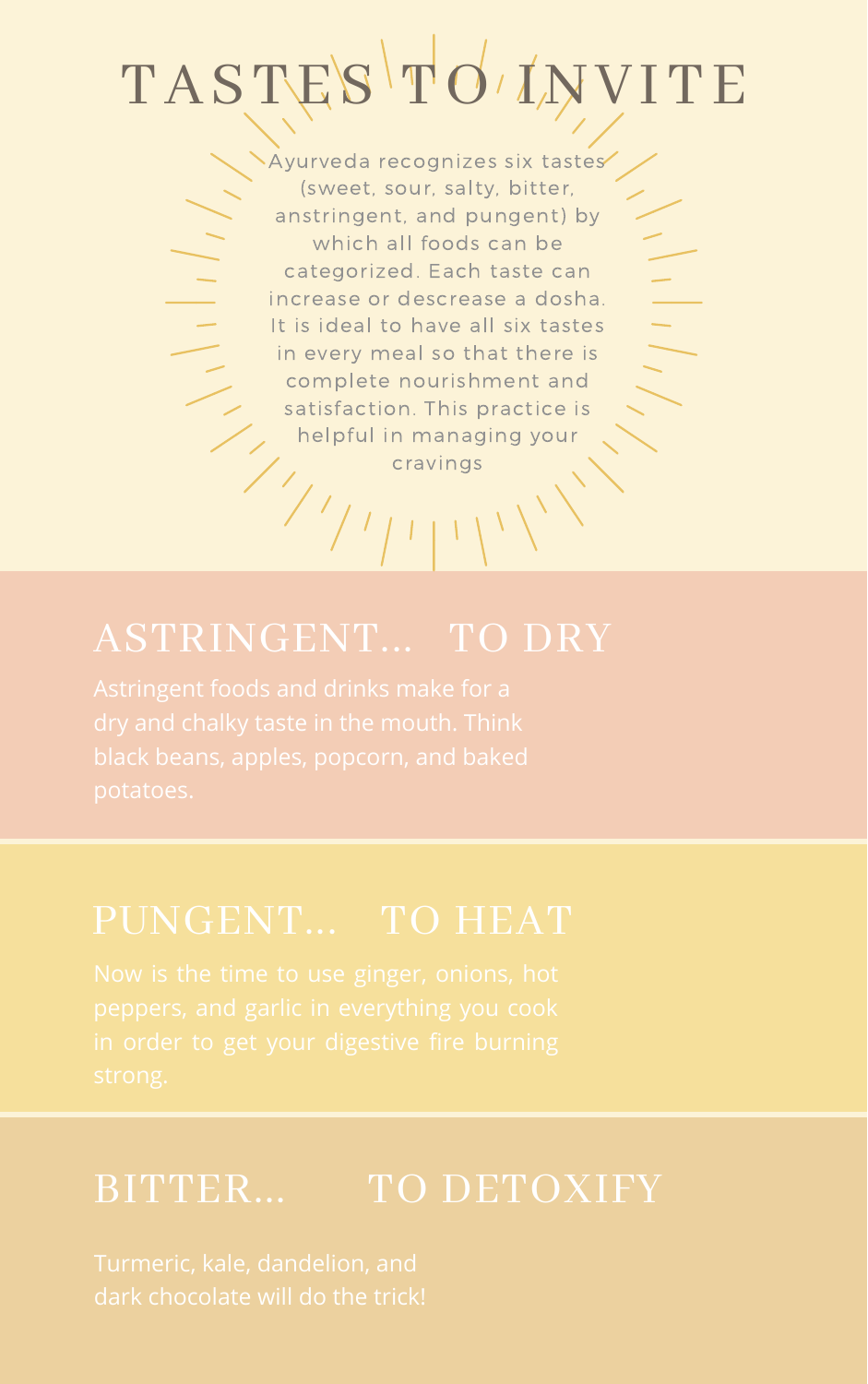Herbs and Spices Basil Black pepper Cayenne Cinnamon Cumin Curry Dried ginger Garlic Crushed red pepper Mustard seed Paprika Parsley Rosemary Sage Tarragon Thyme Turmeric

Garlic Green beans Hot peppers Mushrooms Peas Leeks **Lettuce** 

## **Fruits**

Arugula Asparagus Broccoli **Cauliflower** Brussel sprouts Collards Kale Onion Spinach Peas Bell peppers Alfalfa sprouts Bean sprouts Cabbage Celery Collards

> Low-fat cottage cheese Low-fat plain Greek yogurt Ghee

#### **Meats**

Chicken **Turkey** Freshwater fish

#### Teas

Turmeric Ginger Hibiscus Cinnamon Dandelion Tulsi

#### Veggies

Apples Dried fruits Raisins Cranberries Pears Berries

## Barley Dry oats Buckwheat (soba noodles) Corn (polenta and tortilla) Rye (whole-grain cracker)

## Legumes Black beans **Chickpeas**

**Grains** 

Lentils Split peas

Kidney beans Mung beans

#### Nuts and Seeds

Pumpkin Sunflower Popcorn (plain)

### Oil (in moderation Sunflower

Corn Flax seed

## Sweetener (in moderation Raw uncooked honey

#### Dairy

# SPRING PANTRY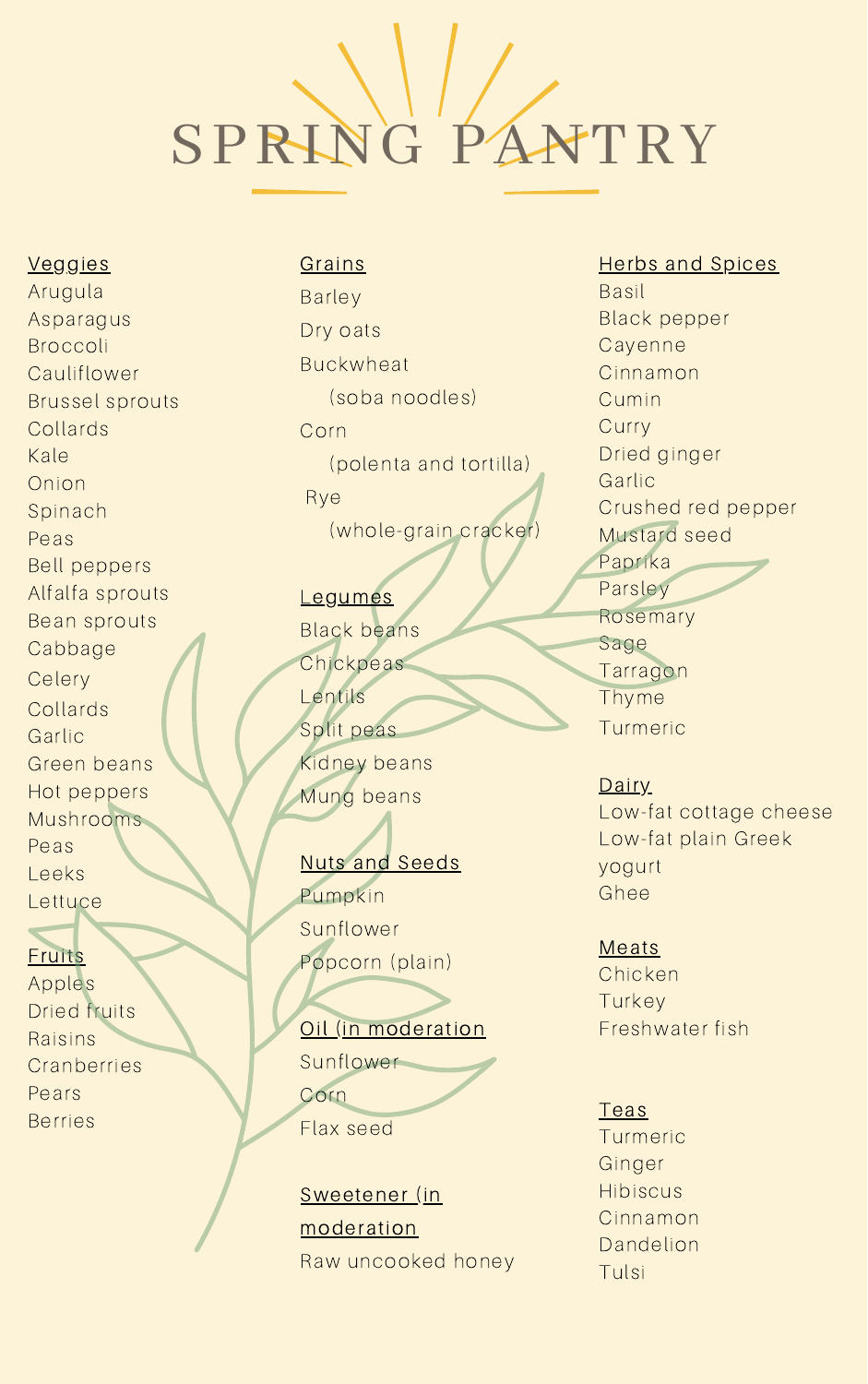Rise early and avoid napping Get moving and on an exercise routine Wear vivid colors like red, orange, and gold Get in a dry sauna Hang out with interesting and motivated people Dry-brush Nasya oil treatment Neti pot Work on uncluttering your home

# Supporting Spring Practices

## INCLUDE THESE IN YOUR SPRING YOGA PRACTICE



## Standing Poses



## Core Work

## Sun Salutations







Inversions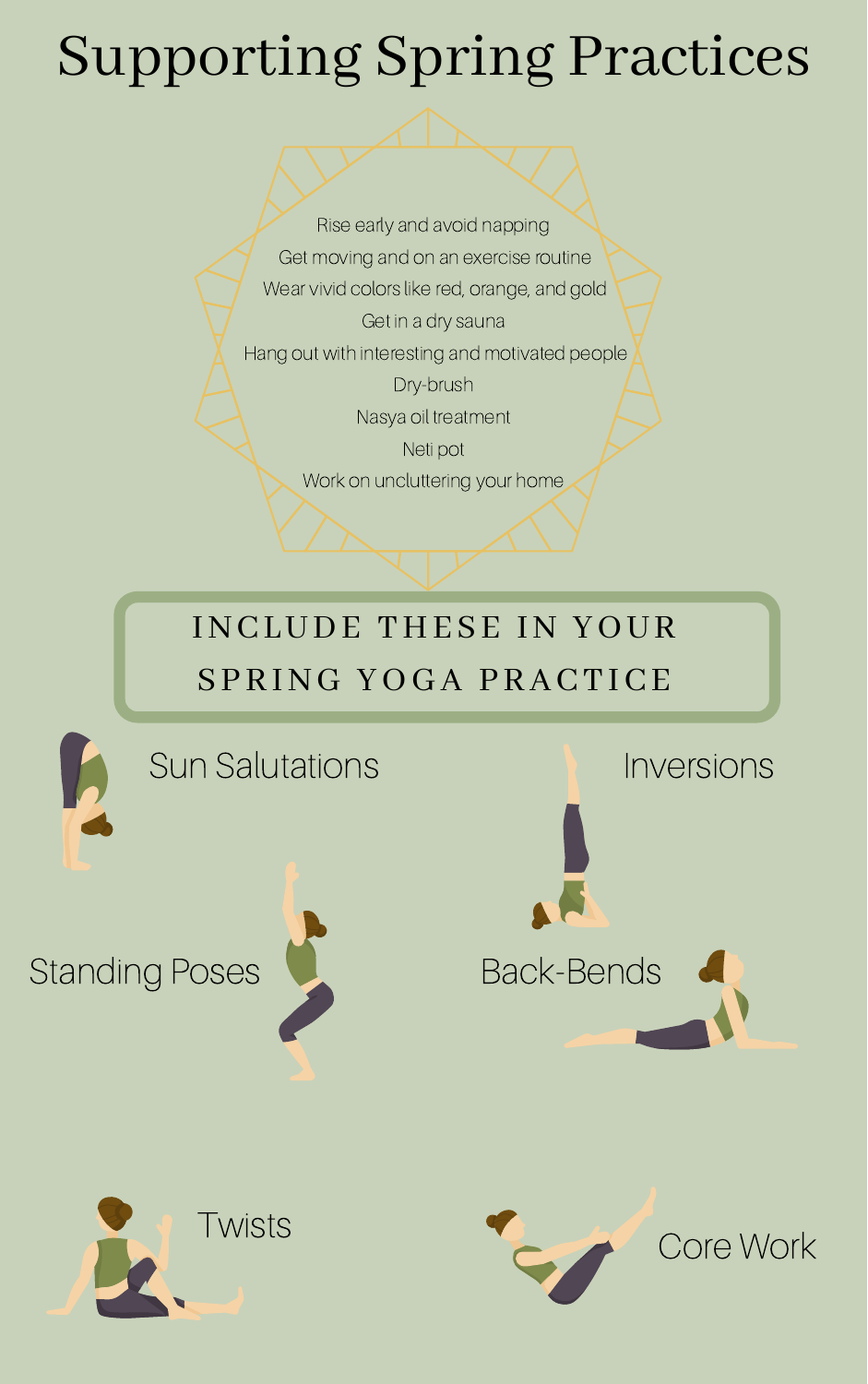# Doshic Modifications

Spring foods and practices pacify the kapha dosha, but what if you need to pacify another dosha? How can you harmonize nature around and nature within you? Here are some tips:



## PITTA

## VATA

- Use olive oil generously in cooking
- Avoid cruciferous vegetables, beans, and salads.
- Be careful on windy days- wear a hat
- Practice *routine* with extra discipline
- Don't give up your naps
- Include more resting poses like 'legs up the wall' in your yoga practice
- Hang out with layed-back people

## KAPHA

Use cooling herbs like cilantro, basil, mint, dill, fennel, and cardamom, instead of the pepper family.



- Be extra careful with coffee and alcohol
- Pay attention to the moon
- Allow room for the sweet taste
- Include more soothing poses in your yoga practice like folds



Follow the spring diet and use the supportive practices with discipline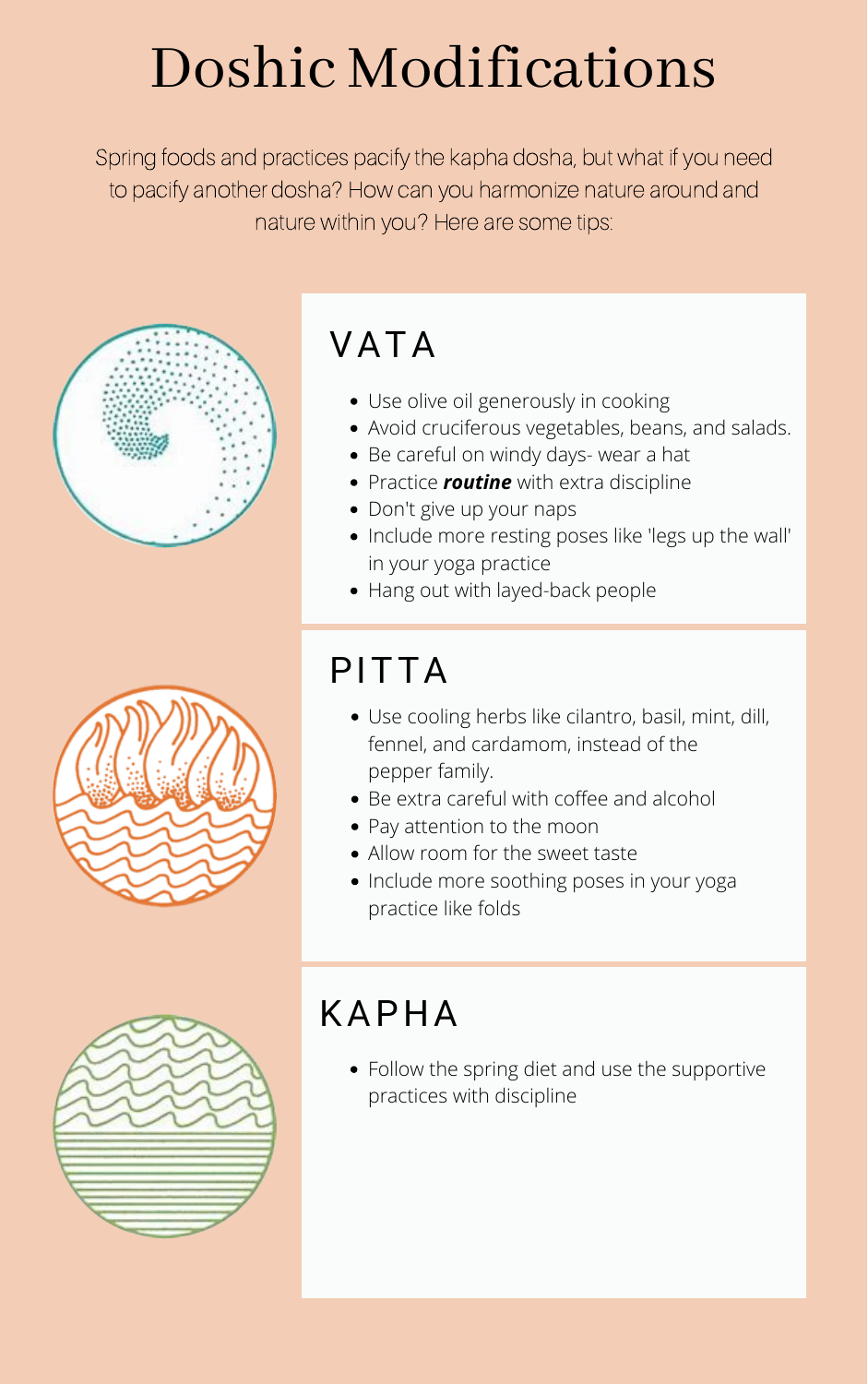Our digestion works so hard all day and all night; add processed foods and stress to that, and our systems become overloaded. Then starts the struggle with all sorts of annoying issues like body weight fluxuation, low energy, poor sleep quality, headaches, congestion, depression, anxiety, burnout, inflammation, and allergies. We start to feel heavy, dull, clogged, confused, and lethargic. It does not have to be this way! If you do the work to establish and keep a strong digestive fire you will not have these issues and you will be able to transform your life for the better on all levels of your being. You will radiate vitality, contentment, confidence, clarity, health and beauty. Sound better? According to ayurveda, a strong and healthy digestive fire is the cornerstone of health. This digestive fire is called *agni*. The words ignite and ignition actually come from this ancent sanskit word. Your agni or digestive fire refers to your power to process all aspects of your life- food and drink, emotions, experiences, and sensory information. A strong balanced agni leaves you feeling light and clear. If your digestive fire or agni is weak, much goes undigested. That which goes undigested becomes a toxic sludge-like substance that is called ama and is considered the root of all disease. When ama accumulates, the body deteriorates, our hormones go out of balance, inflammation gets carried away, and our emotions get stuck. We must honor these processes within us if we want to feel and look our best. It is good to know that doing so doesn't have to be complicated. Just have the intention to follow this simple mantra: "I stoke my sacred fire and I do the work to clear out toxic sludge." But how do you do that? The best way that I have found is to conduct an ayurvedic cleanse at the change of season in the fall and spring. These cleanses allow your digestive system to rest from the overtaxing lifestyle that we have become accustomed to. By eating a diet that is simple and nourishing and by observing certain daily practices that, by nature, stoke agni and expel ama you can find the health and balance you are looking for.



## DIGE S T I V E F I R E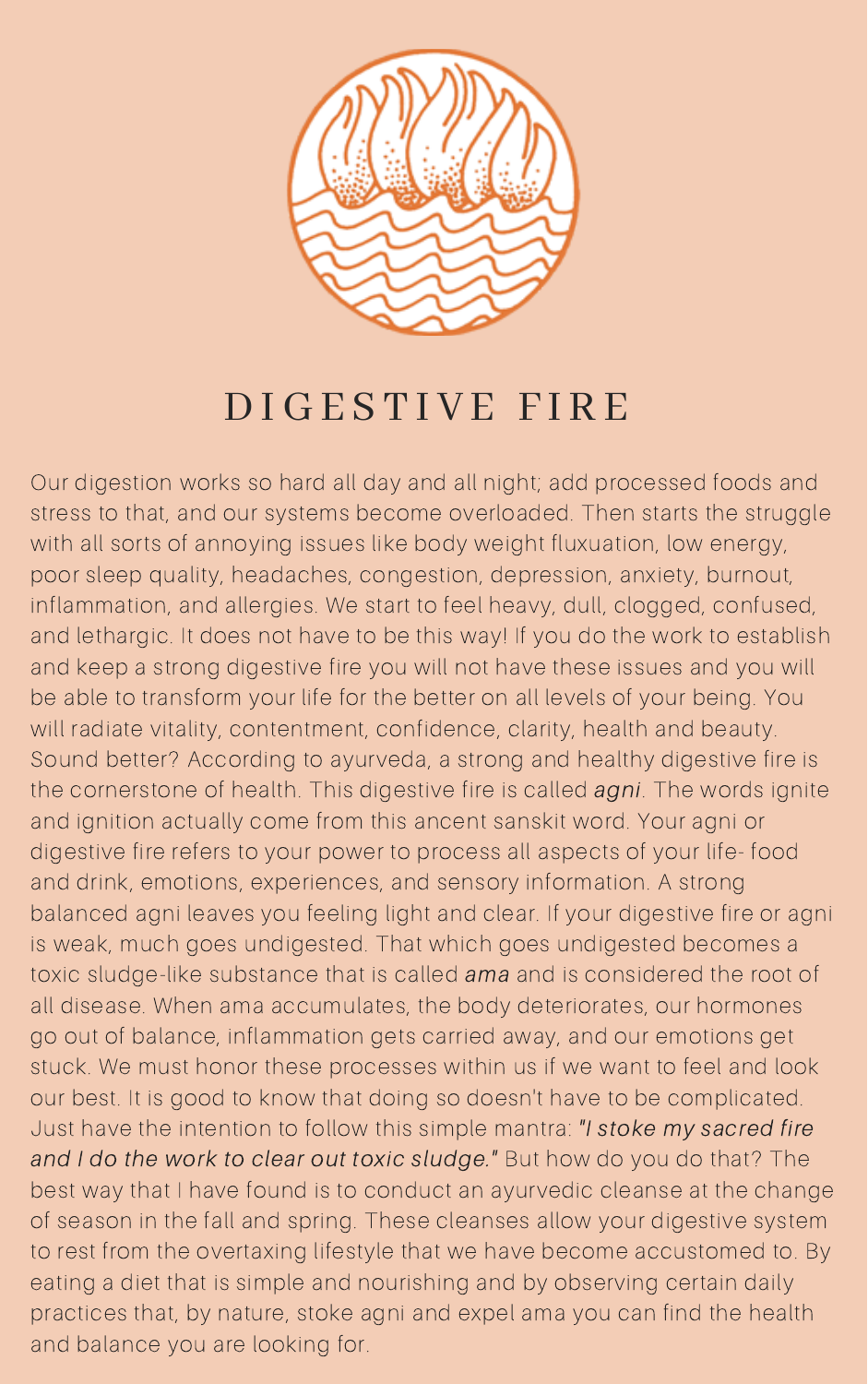## 8 D A I L Y S P R I N G C L E A N S E P R A C T I C E S

#### 1. Wake up and scrape your tongue.

Sleep is so important in ayurveda because while we sleep we digest. When you wake up in the morning you may notice a coating on your tongue; this is ama, the undigested toxins that your body was unable to digest in your sleep. Use a tongue scraper to remove that first thing every morning

## 2. Drink warm water throughout the day.

4. Follow a limited and spring-appropriate diet. Spring is the time to burn the heavy fat we have been storing over the winter months so, the food we eat should be lighter in nature. To balance the moisture, we should choose to eat drier foods. To help with the digestive process, we should keep our foods and drinks warm. Nature's ayurvedic antidote in the spring calls for us to taper off our intake of meats, oils, salt, nuts, sweeteners, dairy, wheat products, and rice.

The warm nature of the water helps to cleanse the digestive tract of blockages and impurities. This practice will help the digestion and absorption of foods and maybe even help to reduce cravings between meals.

3. Do a short spring-themed yoga practice.

This practice should build heat by providing some challenge with strengthening poses and vigorous movement coordinated with breath. An emphasis on the subtle body and chakras counterbalances a kapha tendency to overly associate with the physical body.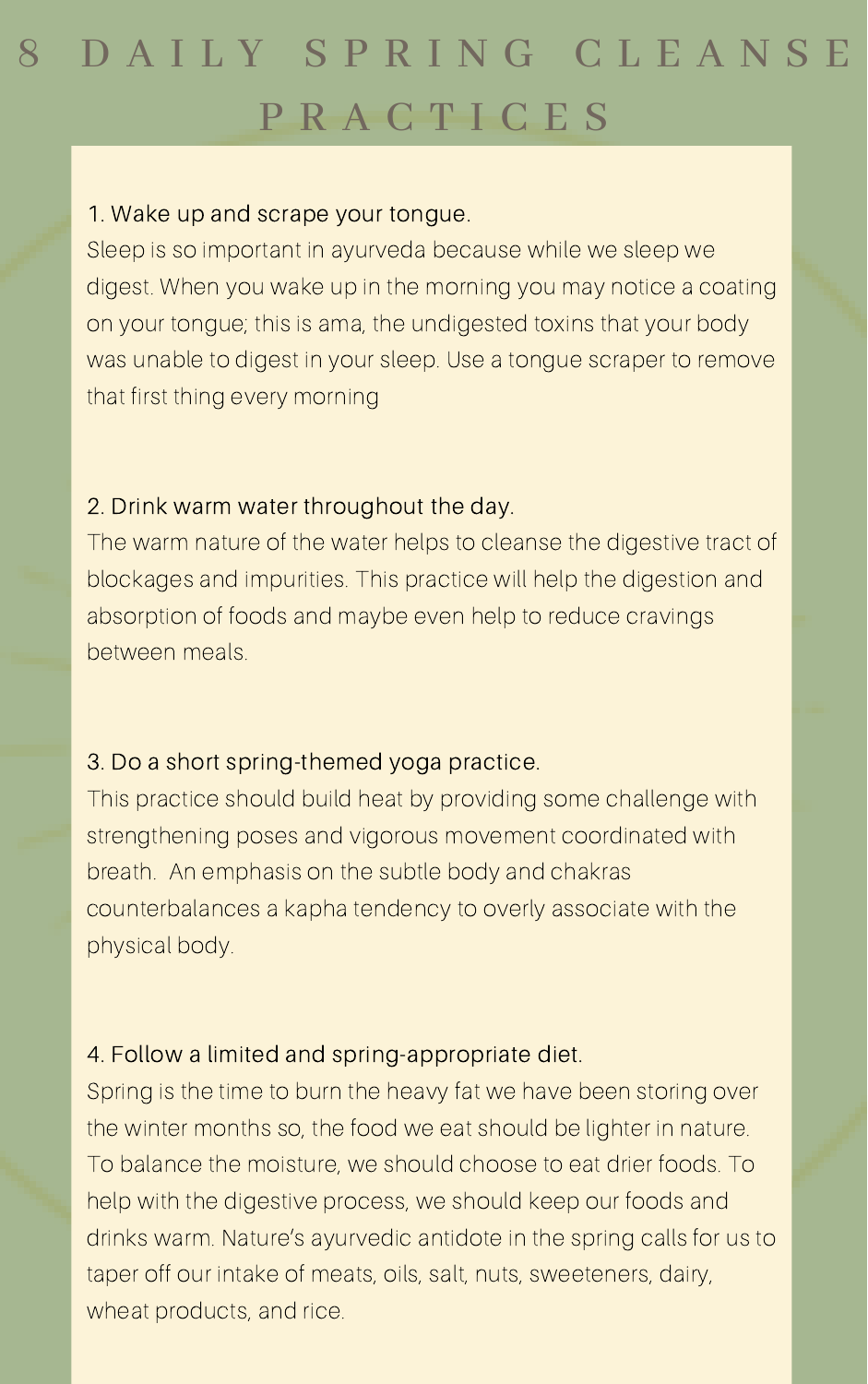## 8 D A I L Y S P R I N G C L E A N S E P R A C T I C E S C O N T.

#### 5. Eat lunch as your biggest meal.

Agni or digestive fire is associated with the power of the sun. In the morning as the sun rises, our digestion is not yet at its peak so it is recommended by ayurveda, to have a light breakfast or to skip it entirely if you can make it through to lunch without discomfort. When the sun is at its highest peak, between noon and 2 pm, it is the best time to enjoy the largest meal of the day. Doing so ensures that we will have time to digest what we ate. Dinner takes place as the sun is setting and again is not an optimal time for digestion so, use this time to eat a light dinner.

8. Complete the daily Self-Study Reflection Assignments in the Facebook Group, [Ayurvedic](https://www.facebook.com/groups/566519650748706/) Spring Cleanse Group.

6. Do not snack between meals and do not eat after 7pm. These practices ensure that our body has time to digest the

meals we have eaten which regulates our blood sugar and boosts the ability of our cells to cleanse themselves. These sister practices promote a small period of fasting between our meals, with the longest break between dinner and breakfast (get it?) the next day.

7. Practice mindful walking after each meal. This will encourage your body's flow of metabolic hormones to help support your digestive health. This practice will also help you come closer to nature, your body, and the present moment.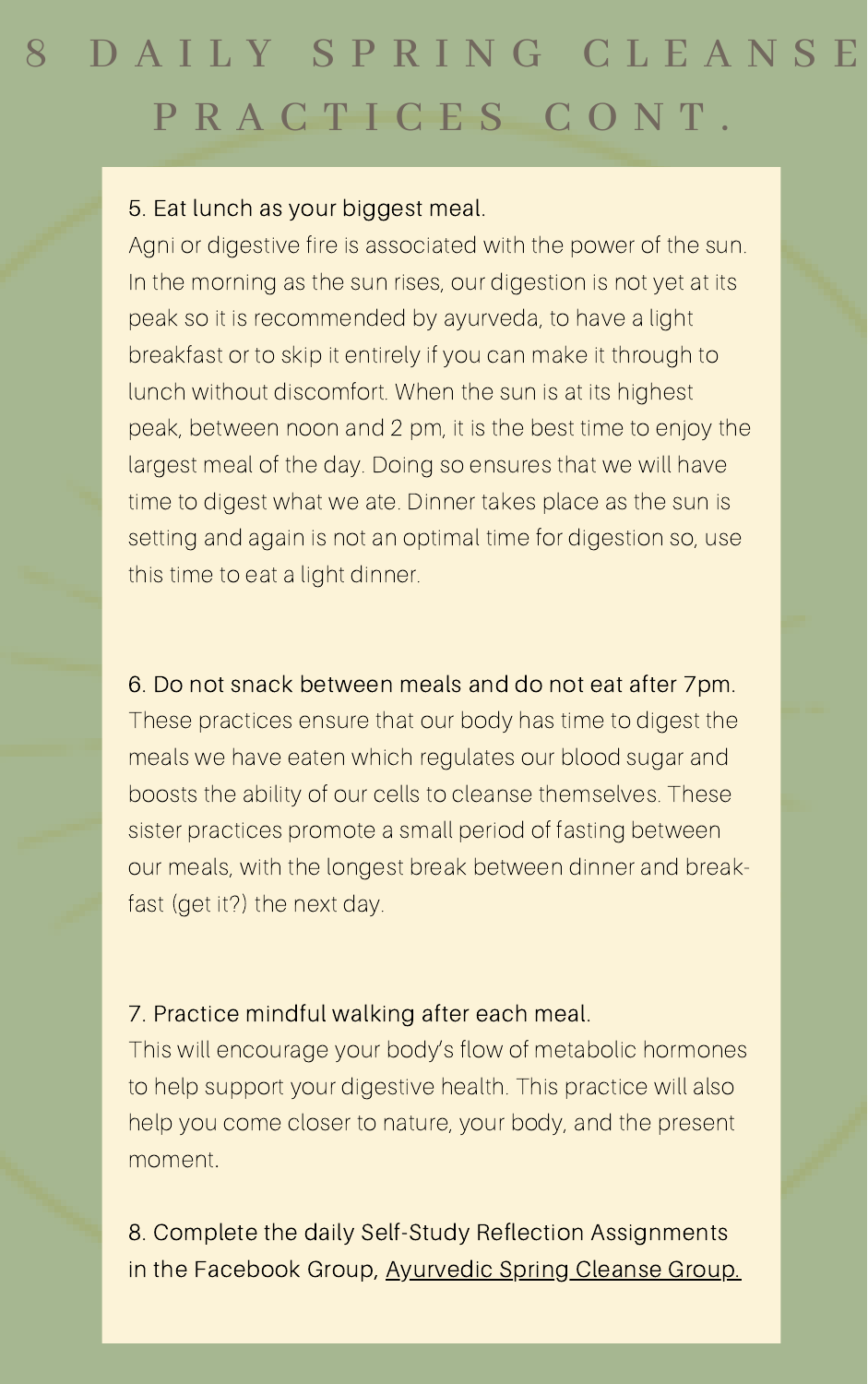Pastry **Cereal** Pasta Bread Milk Cheese Processed Food Refined Sugar **Coffee** Alcohol "Gluten Free" Products Red Meat Pork Products Chips **Crackers** Dough Candy Energy Bars Ice Cream Jelly Ketchup

Unsweetened Almond Milk Protein Powder (made from whey isolate or hemp) **Oats** Barley Rye Quinoa White Basmati Rice Millet Buckwheat Legumes Fruits Veggies Raw Honey Real Maple Syrup Ghee Plain Greek Yogurt Herbal Tea Chicken **Turkey** 

Mayo Fried Food Wild-Caught Fish

Fresh Herbs and Spices Egg Tofu Balsamic Vinegar Extra-Virgin Olive OIl Coconut OIl Sunflower Oil

# LIMITED DIET

## OPTIONAL 1 -DAY FAST

## **Don't Do**

MONO - DIET: Eating only one type of food like kitchari for an intentional amount of time. This really simplifies digestion and preparation. See below for the recipe.

If you are *not* suffering from a vata imbalance, it may be worth trying a one day liquid fast. Fasting is a proven method for boosting mental clarity and even metabolism. This practice can help to regulate your unnatural cravings as well. It is incredibly important that if you choose to do this you are able to stay at home all day and keep an inward focus.

#### How to:

When you awaken early in the morning make and drink this concoction. 2 tbs castor oil and 1/2 cup fresh squeezed orange or grapefruit juice.. Mix well and drink quickly. Consume only liquids for the rest of the day. This can be brothy soup, protien shakes, teas, and fresh squeezed juice. Walking is about as active as you want to be. Stay close to the bathroom. Please let me know if this is something you would like to try so we can discuss what to expect further.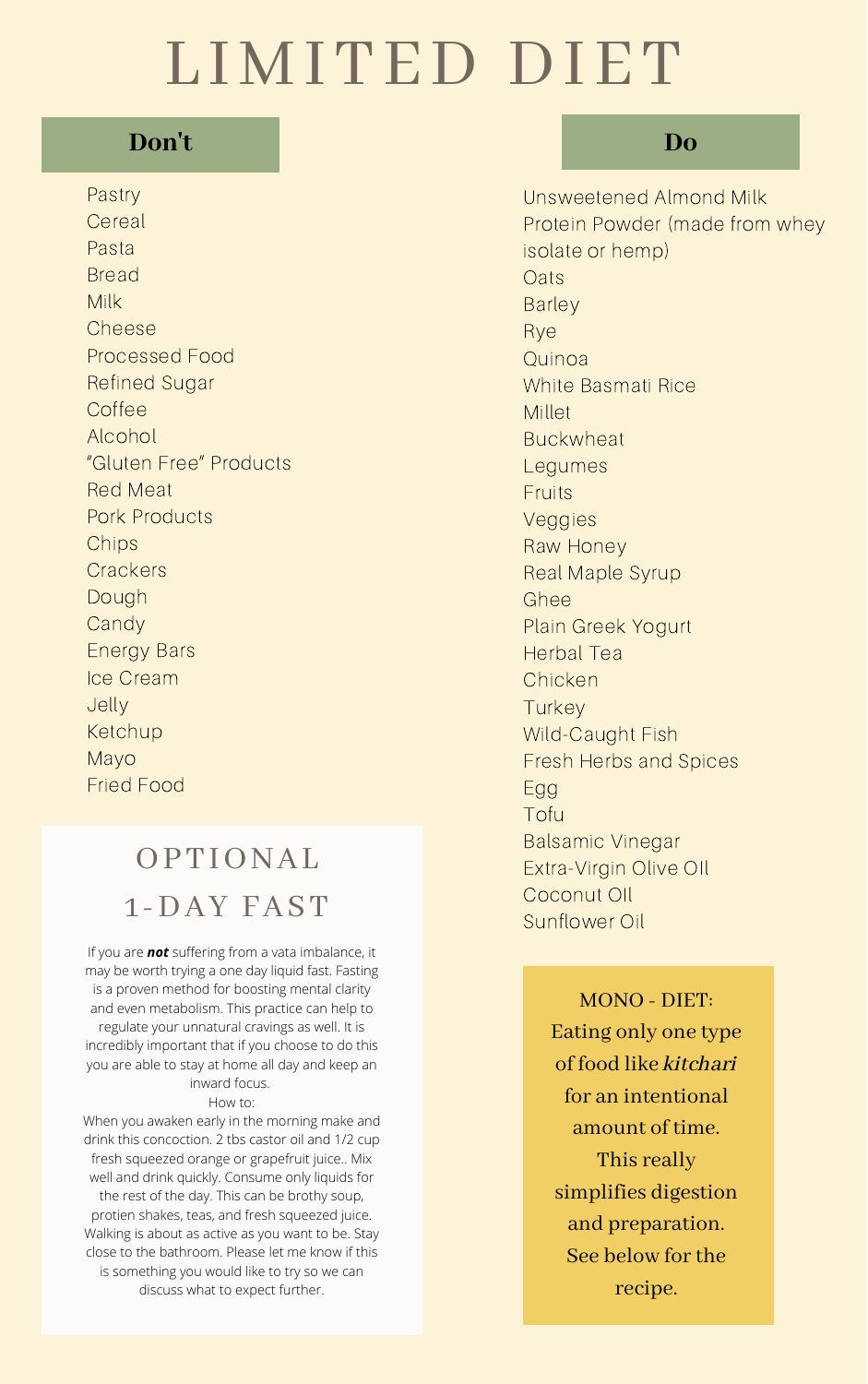Growing, preparing, cooking, and eating are the most sacred practice in ayurveda. The extent to which you are able to give reverence to the Earth, to the frners, to the preparers, to the providers, to the cooks, the better you will be able to digest your food. Equally important to your digestion is your aility to be at peace while cook and eat. While cooking the majic is in putting your love and kindness into your creation and when eating you seek to receive the love and kindness.

> Offer food to the ancestors Check your negative emotions at the kitchen door Use your hands way more Use non electric tools when hands cannot be used. Cut back on meat, fat, and salt Wash hands and tie back hair Keep nails clipped and unpolished Remove jewlery Find others to cook when you are on your cycle Only make enough food

#### **Tips While Eating**

#### Tips For Cooking

Silence or pleasant talk during the meal Eat at the same time everyday Rest on your leftside after eating for a few minutes Take a gentle walk after resting Chew throroughly Smell, see, feel the texture, and taste the food Say a prayer Invoke feelings of gratitude

#### **Tips For Your Kitchen Space**

Start a small garden Get rid of utensils and appliances you do not use Ween off of electric appliances Get rid of old spices, grains, legumes and start fresh Shop for fresh produce often Clean kitchen right after eating Have soft music and lighting in the kitchen Sage the kitchen Reduce, reuse, recycle Compost veggie, fruit, and grain scraps

## KITCHEN PRACTICES

Let us eat together, Let us radiate truth, Let us radiate life.

#### PRAYER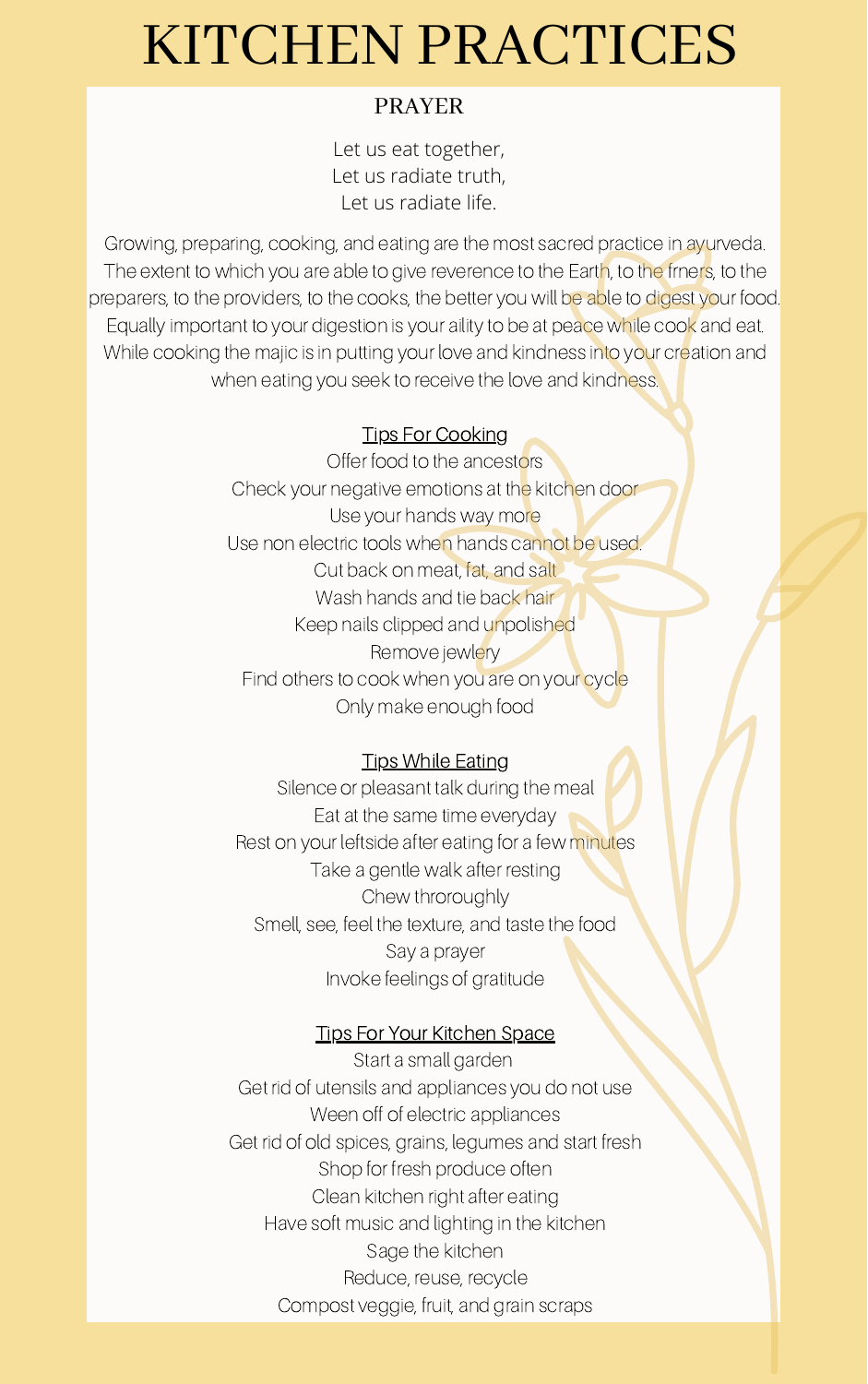- Never walk away from your pot after it has been boiling for a while because the ghee can burn quickly.
- No need to refrigerate your ghee.
- 1. Place the butter in a saucepan on medium heat.
- The butter will melt and then begin to boil and make a lot of noise. 2.
- 3. Let the butter boil until the butter is clear and you can see the bottom of the pot. You may have to skim back the foam to see.
- Pour the clarified butter through a strainer covered with cheesecloth into a mason jar. 4.

5. Let it cool to touch.

## Making Ghee

#### Ingredients:

One pound organic unsalted butter

#### Preparation:

#### Tips:

1 cup soaked, rinsed basmati rice 1/2 cup soaked, rinsed yellow split mung dal 1tsp. mustard seed (pitta should skip) 1tbs. dosha specific churna (see below) Salt (only vata) 1 1/2 inches fresh ginger 2 tbs. ghee Cilantro for garnish 5 cups water or broth

## Making Kitchari

#### Ingredients:

#### Preparation:

- 1. In a medium pot on medium heat, heat the ghee until melted.
- Toast the mustard seeds until you can hear them start to pop. 2.
- 3. Toast your churna for 10 seconds.
- 4. Add rice and dal and stir together.
- 5. Add broth and ginger.
- 6. Bring to a boil with high heat.
- 7. Reduce to simmer and cover until moisture is absorbed.
- Garnish with fresh cilantro and salt 8.
- 9. Serve with seasonally appropriate veggies

#### Pitta Churna 1 tbs coriander 1 tbs turmeric 1/2 tbs fennel 1/2 tbs ginger 1/4 tbs cumin 1/4 tbs cinnamon

Vata Churna 1 tbs turmeric 1 tbs ginger 1/2 tbs fenugreek 1/2 tbs cumin 1/16 tsp hing 1/16 tsp licorice

## RECIPES

Kapha Churna

1 1/2 tbs turmeric 1 tbs ginger 1/2 tbs cumin 1/2 tbs coriander 1/4 tbs black pepper 1/4 tbs cinnamon 1/4 tbs garlic powder